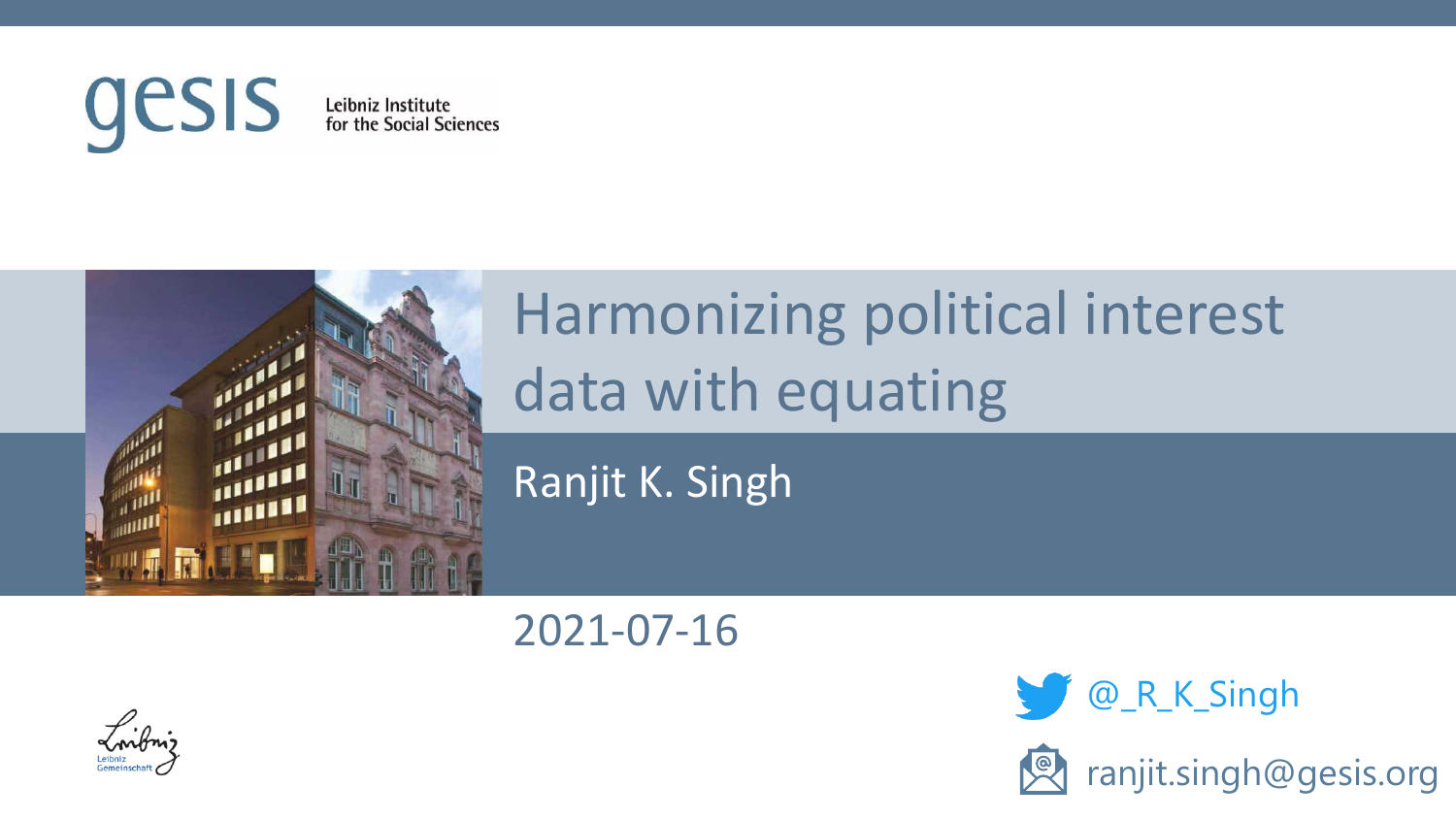

# **Ex-post harmonizing single question instruments for latent constructs**

#### **Two instruments for political interest:**

- **i4** (first use: ISSP 2014)
- a5 (first use: ALLBUS 1980)

## **German ALLBUS–ISSP 2014 data** (same sample!)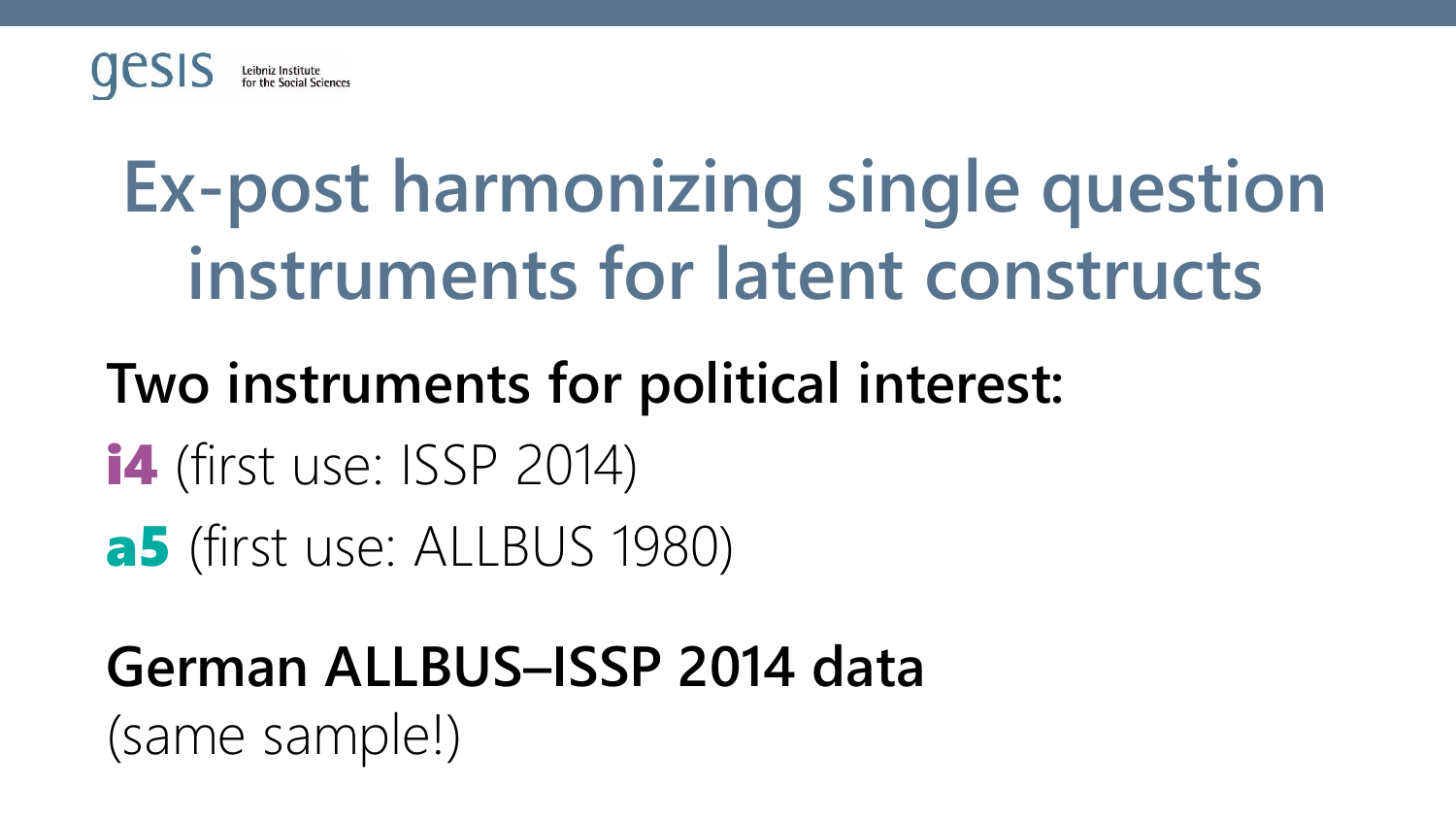## i4 How interested would you say you are in politics?



#### a5 How strongly are you interested in politics?

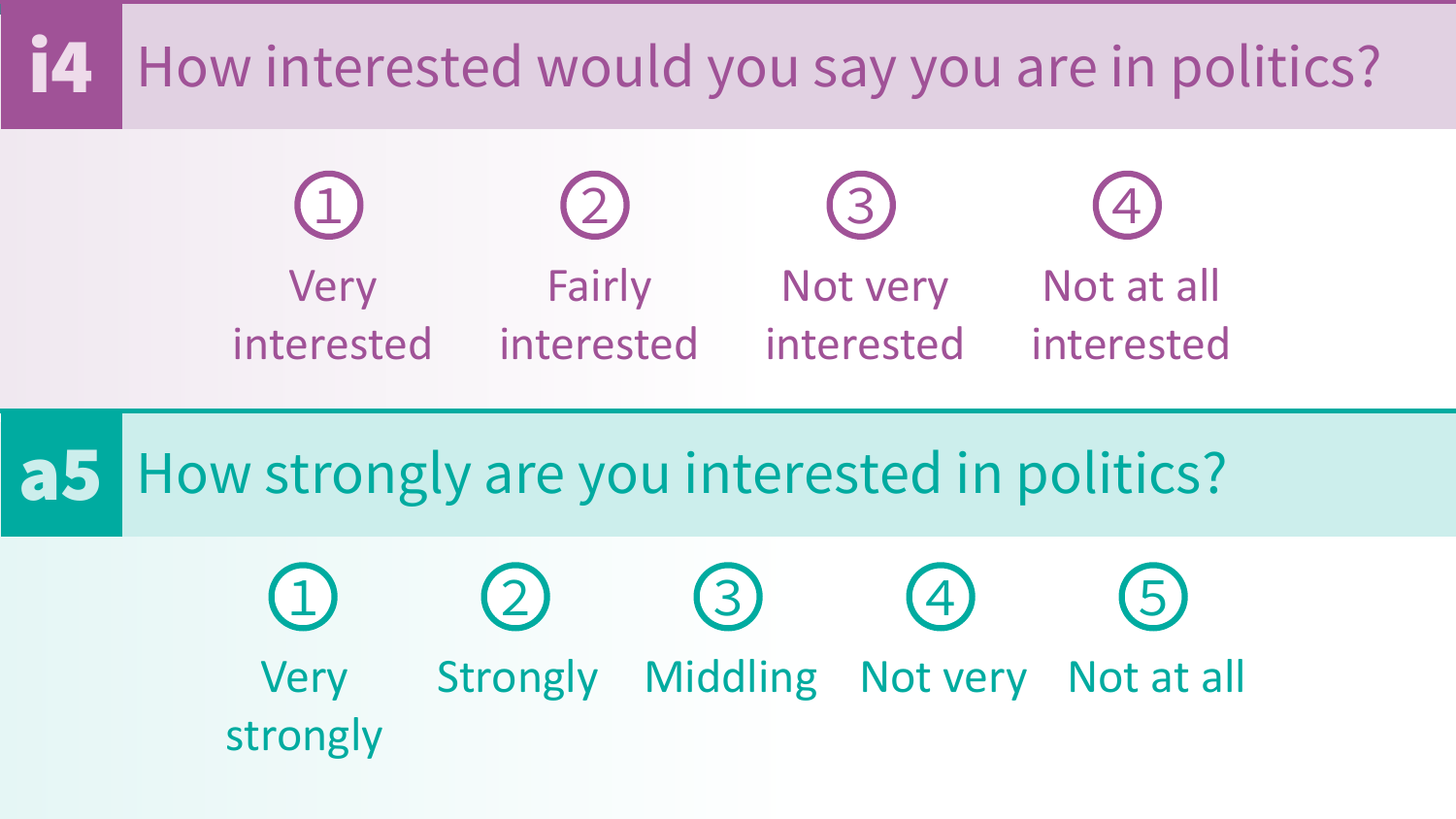

**Latent** construct intensity (i.e., the "true" level of political interest)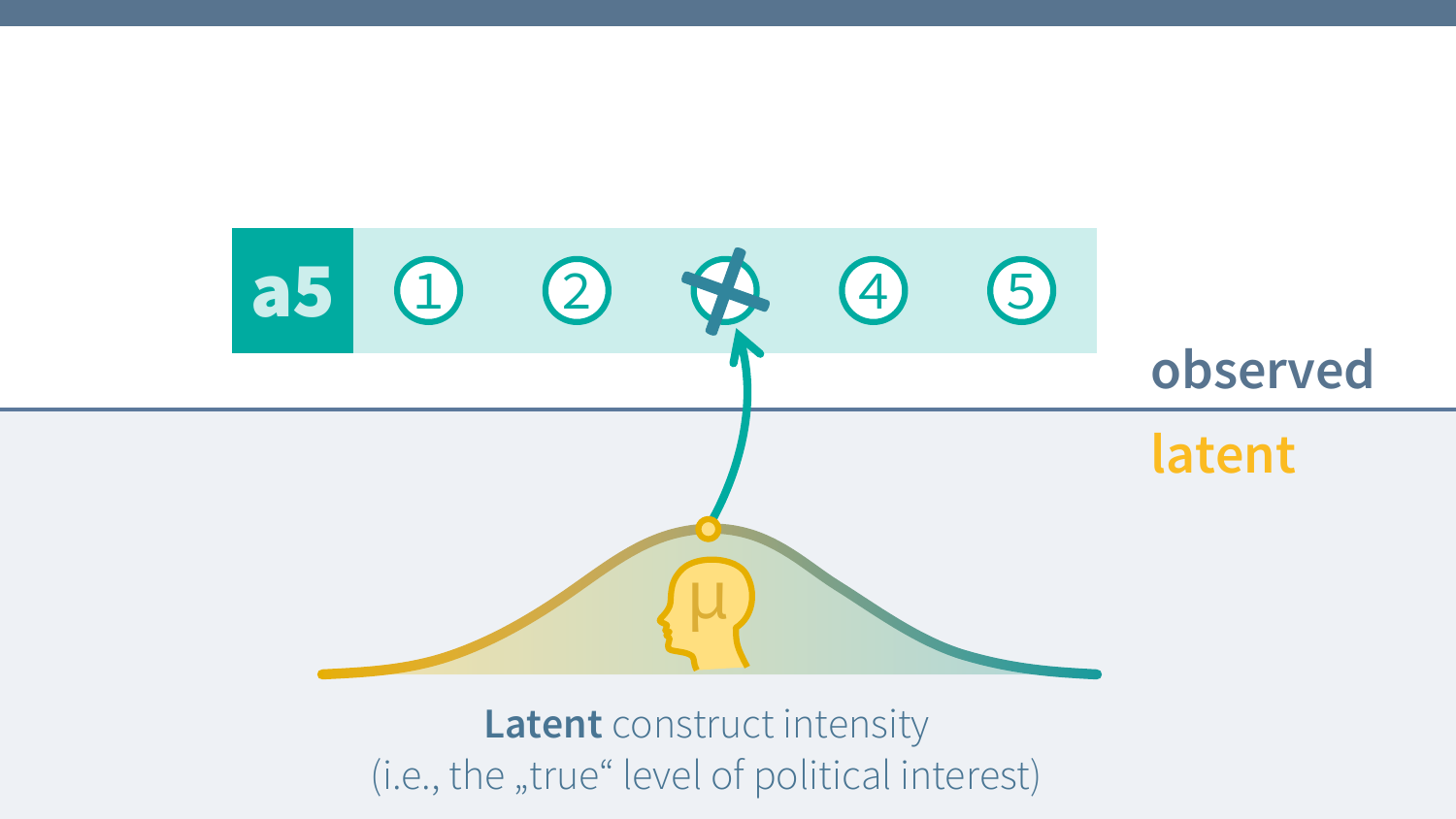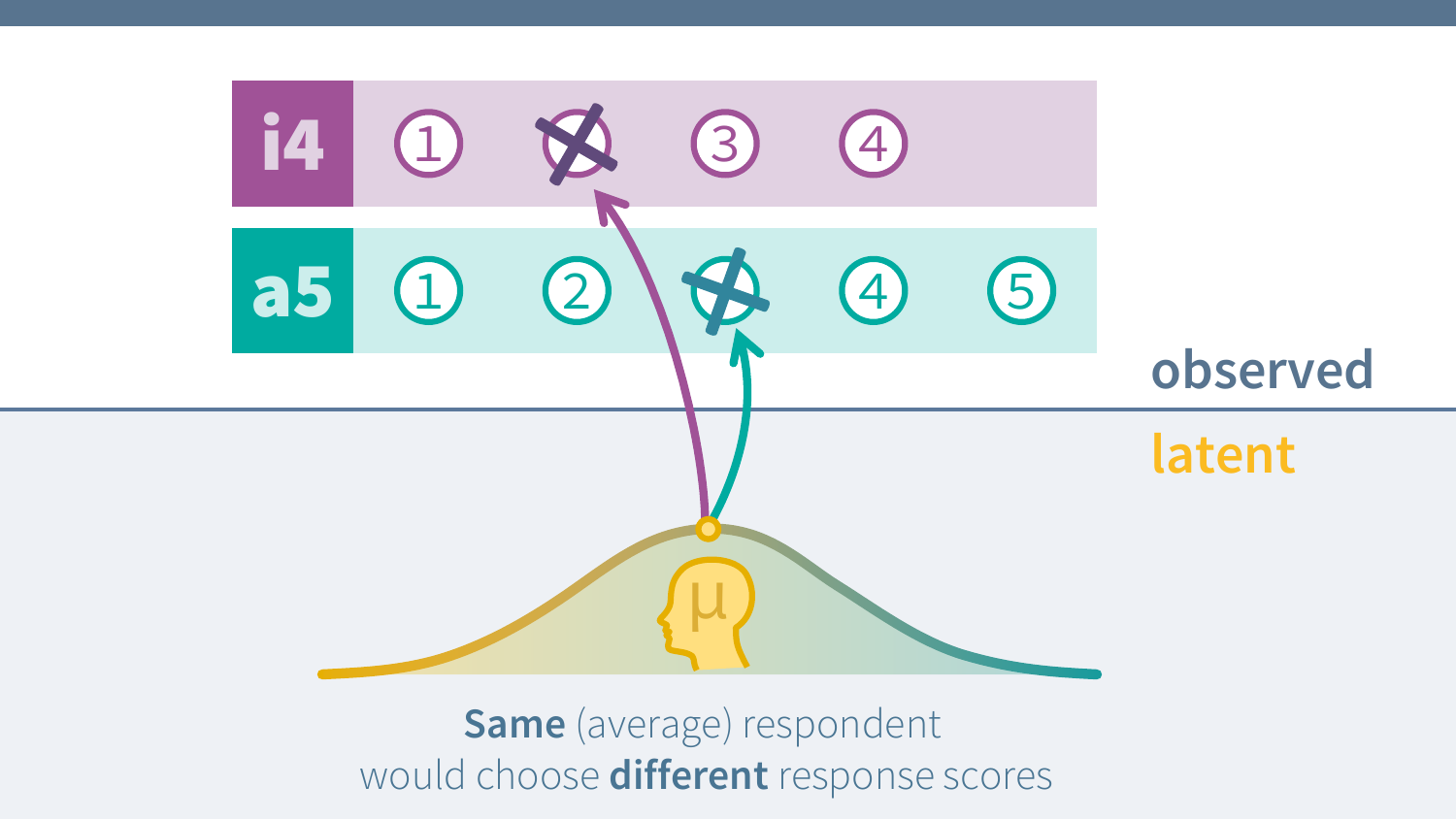

#### **Linear Stretching** is not sufficient to solve this!

(i.e., setting minimum and maximum responses as equal and stretchig the rest)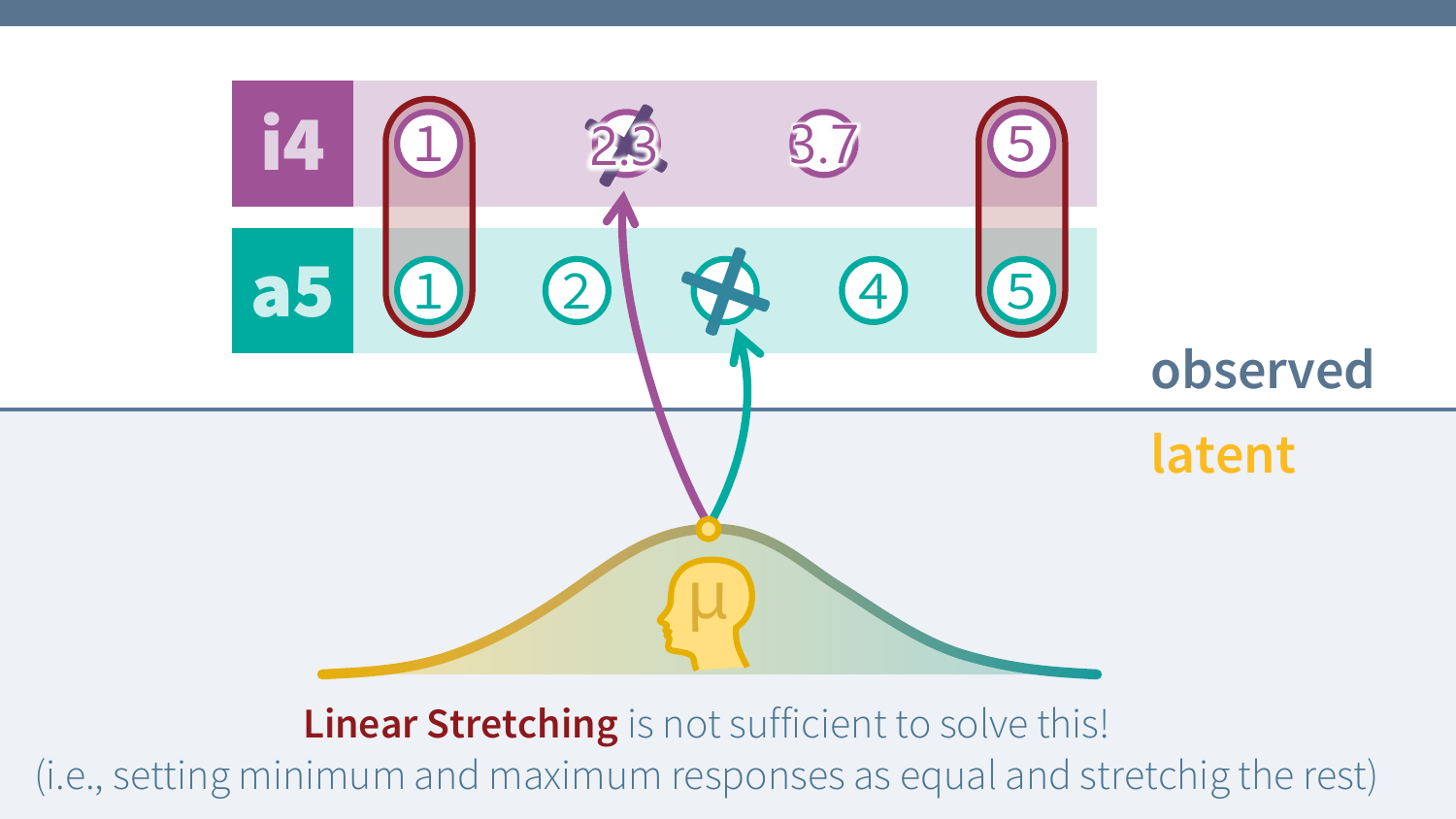

**Linear Stretching** is not sufficient to solve this!

(i.e., setting minimum and maximum responses as equal and stretchig the rest)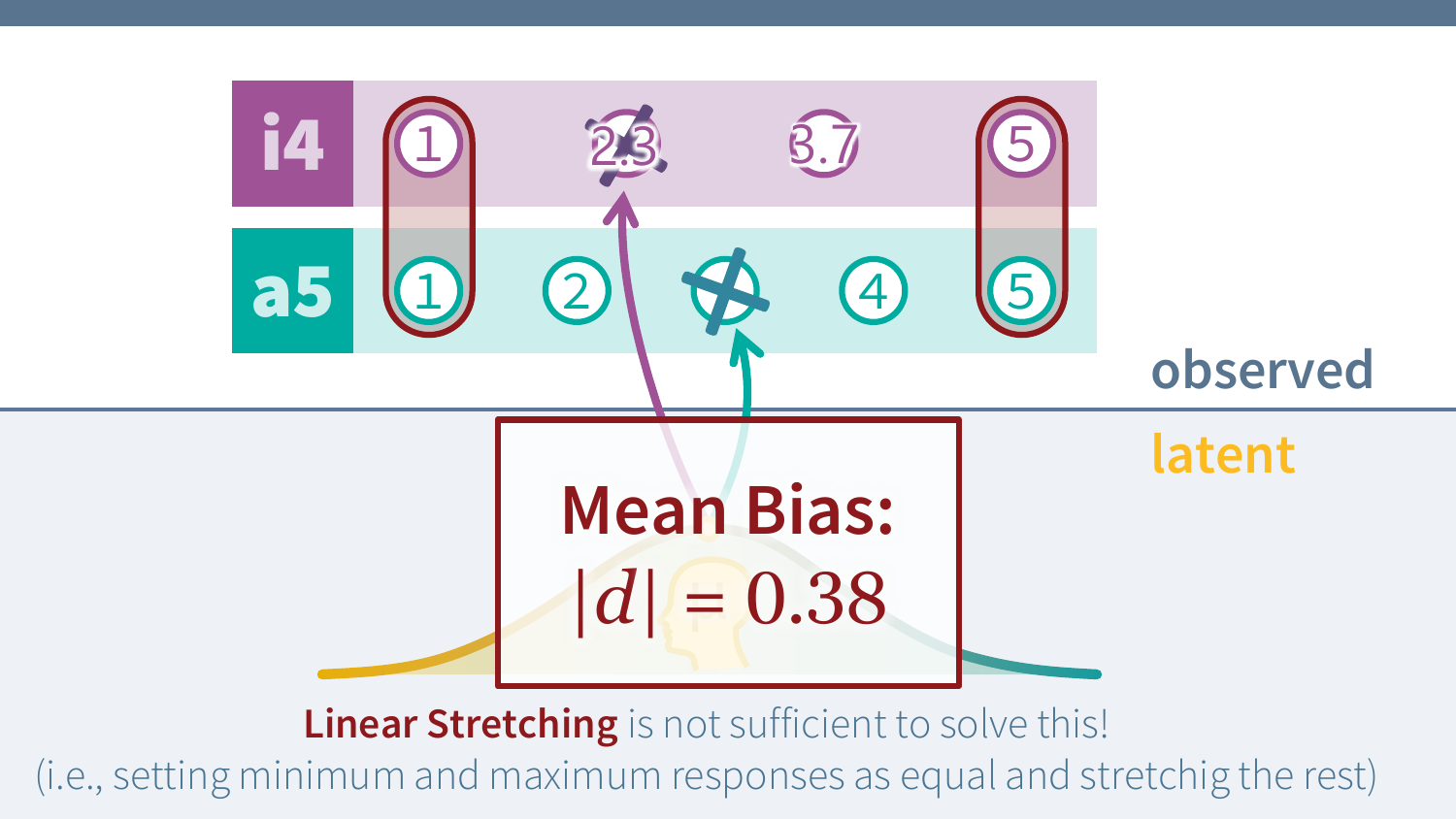

Instead we want **Equity**:

The same construct intensity should result in the same harmonized score!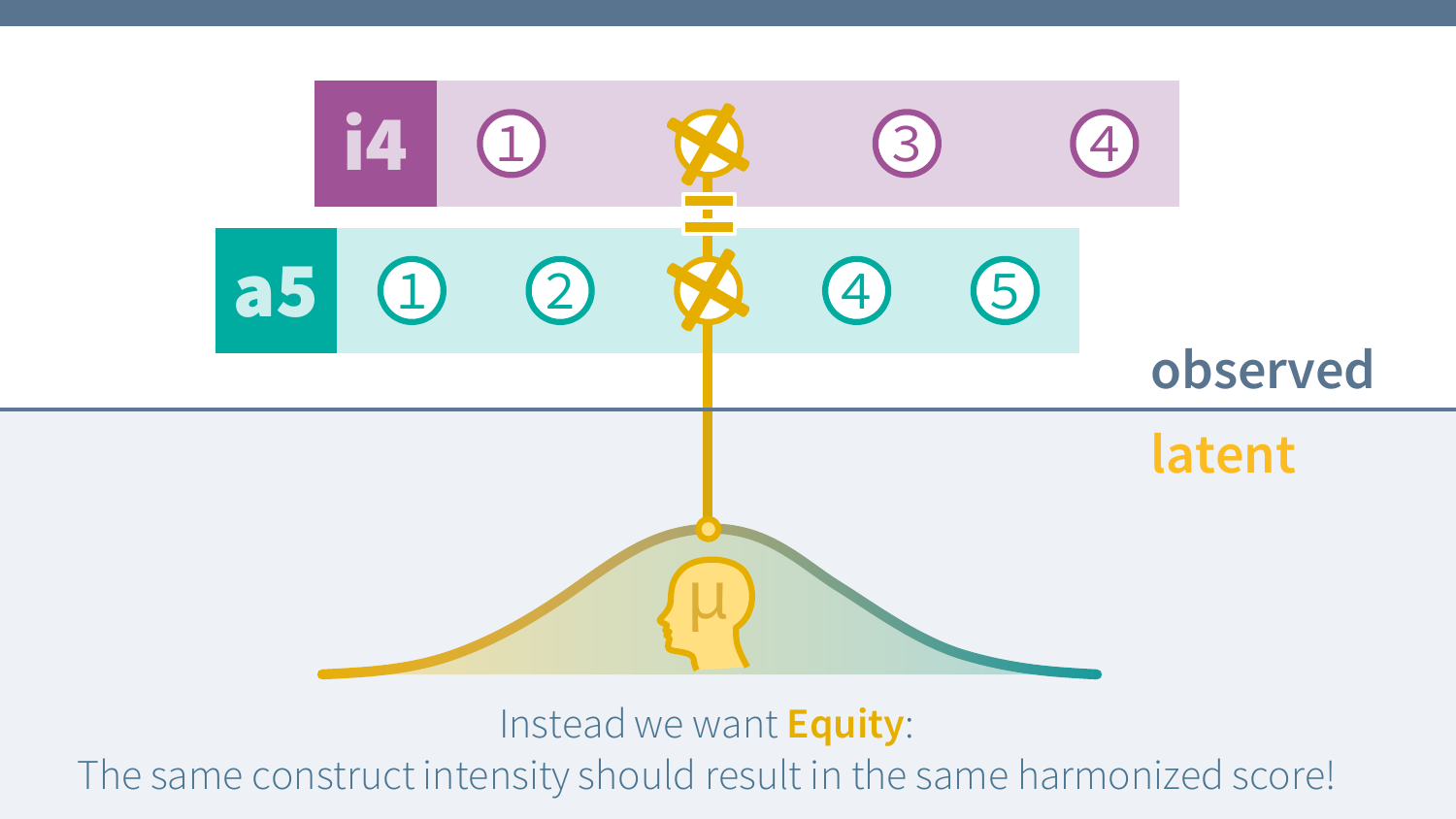

#### **Observed measurement** and **latent reality** are entwined…

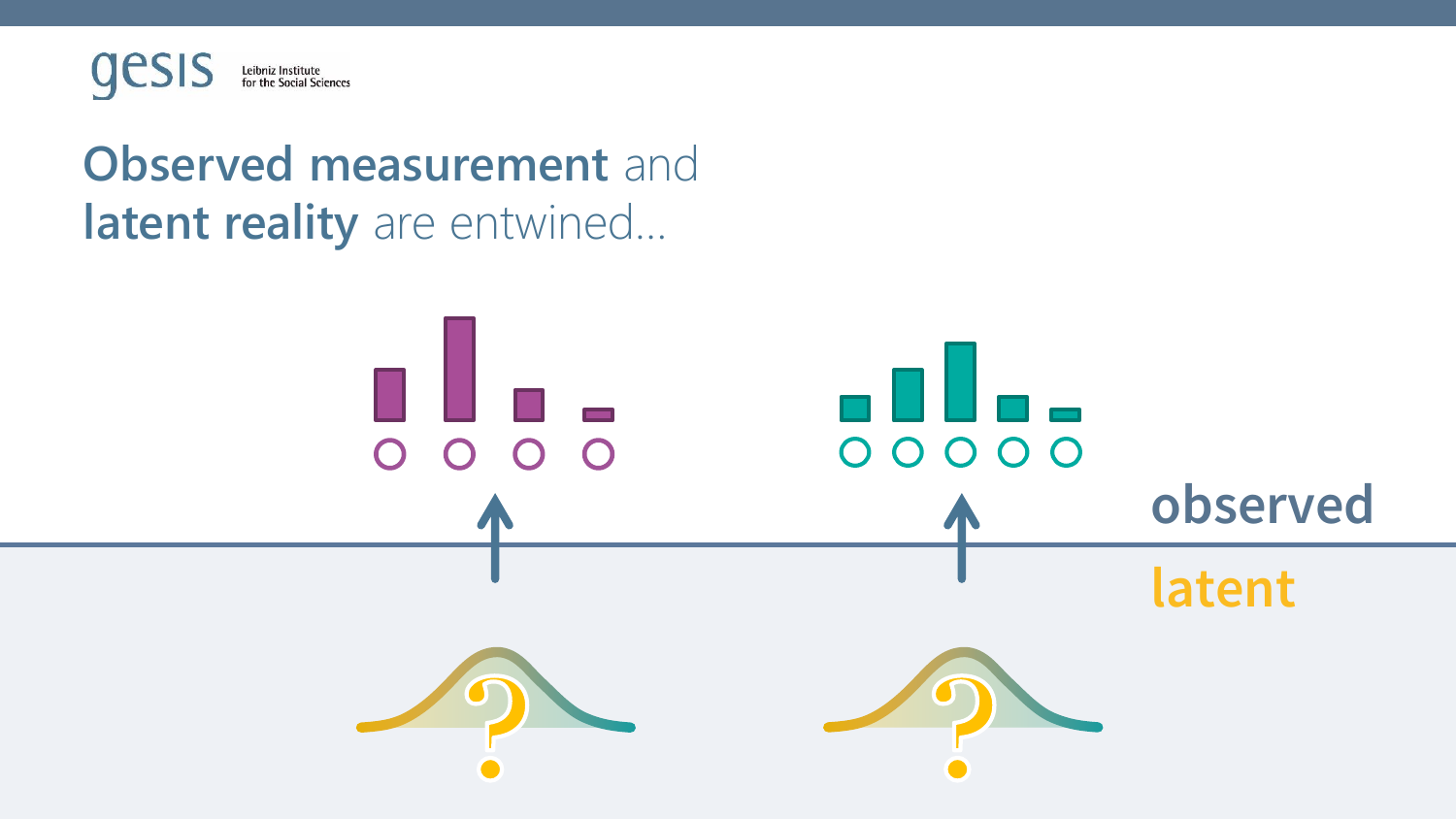…but with data randomly drawn from the **same population**, we have **controlled** for true, latent population differences

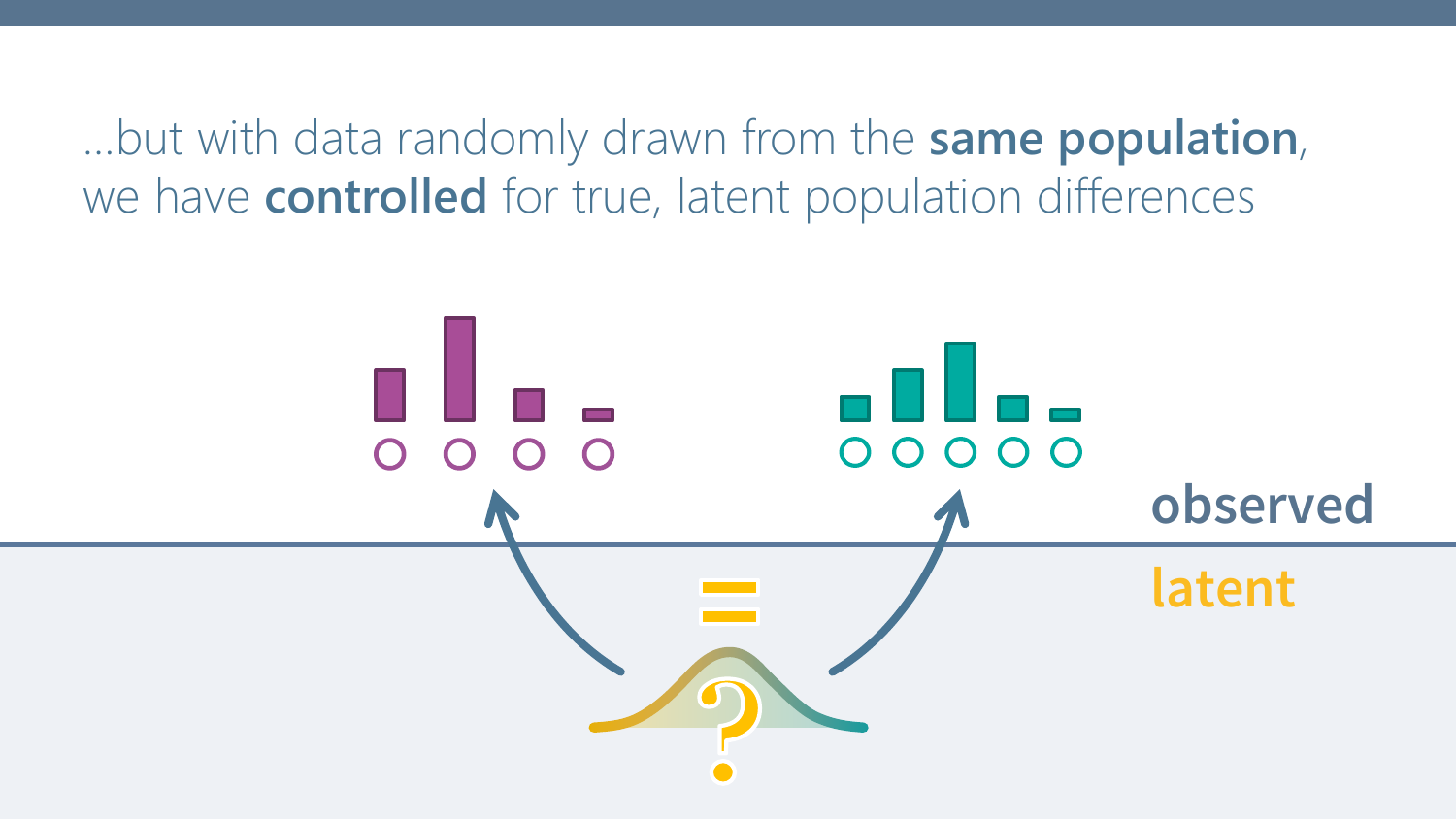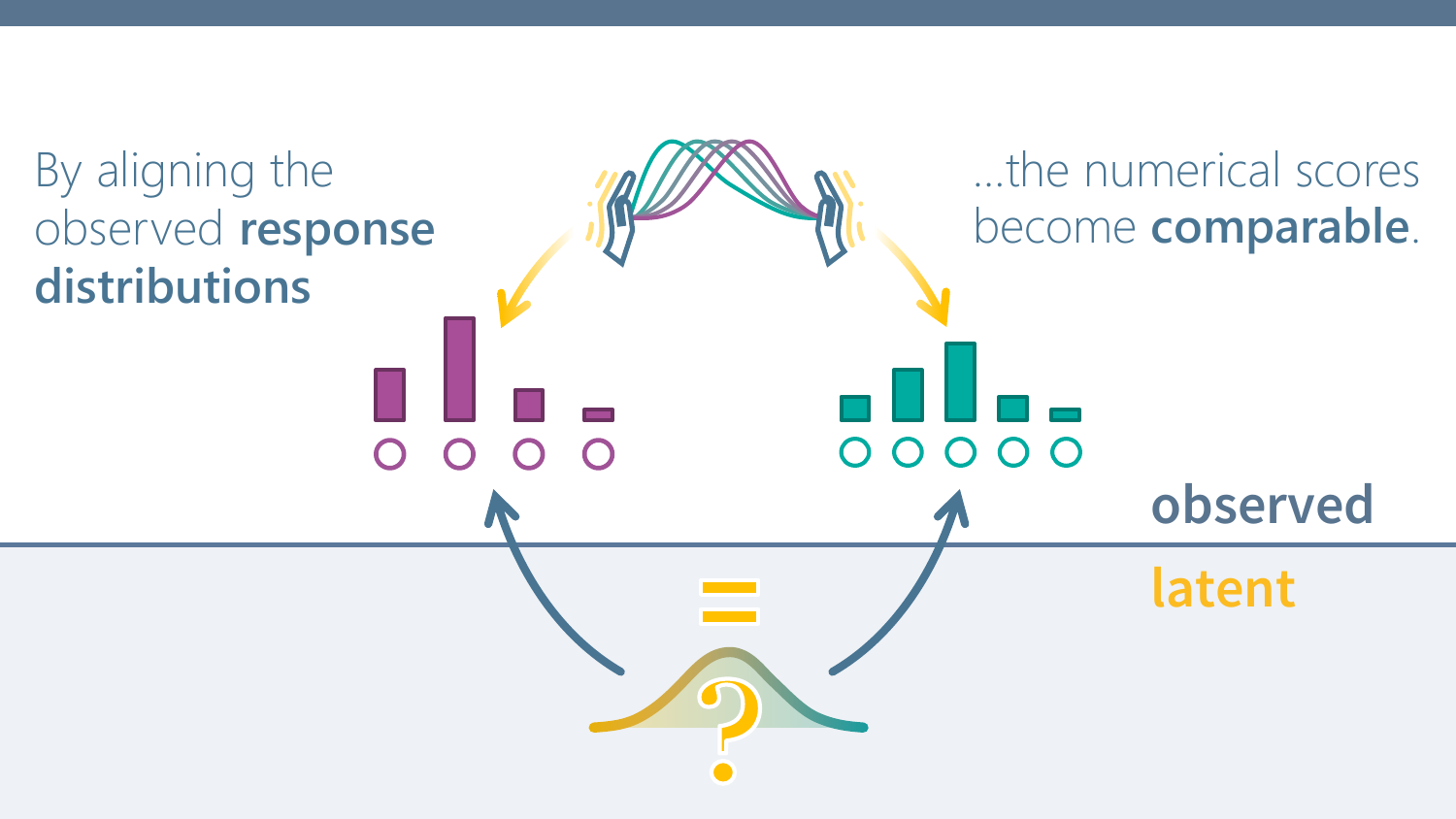

*Transforming observed response distributions*



*Data for both instruments randomly drawn from the same population*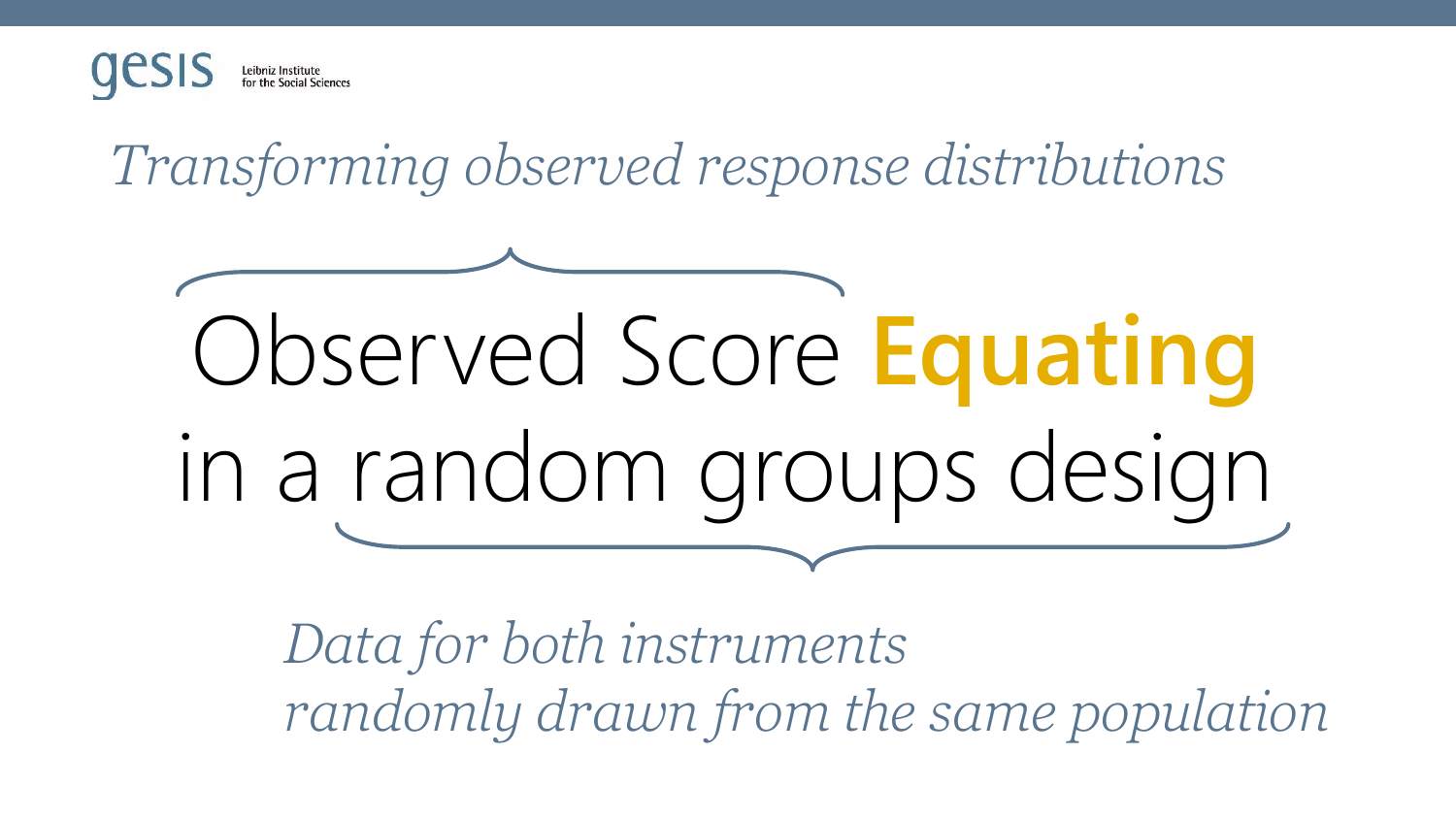



**Linear Equating**

 $\Delta$  mean  $\checkmark$ 









**Equipercentile Equating**

 $\Delta$  mean  $\checkmark$ 

- $\triangle$  sd  $\checkmark$
- $\triangle$  Skewness  $\checkmark$



**[Blogpost](https://blog.gesis.org/the-new-normal-linear-equating-of-different-instruments/) [Blogpost](https://blog.gesis.org/cats-are-liquids-equipercentile-equating-of-different-instruments/)**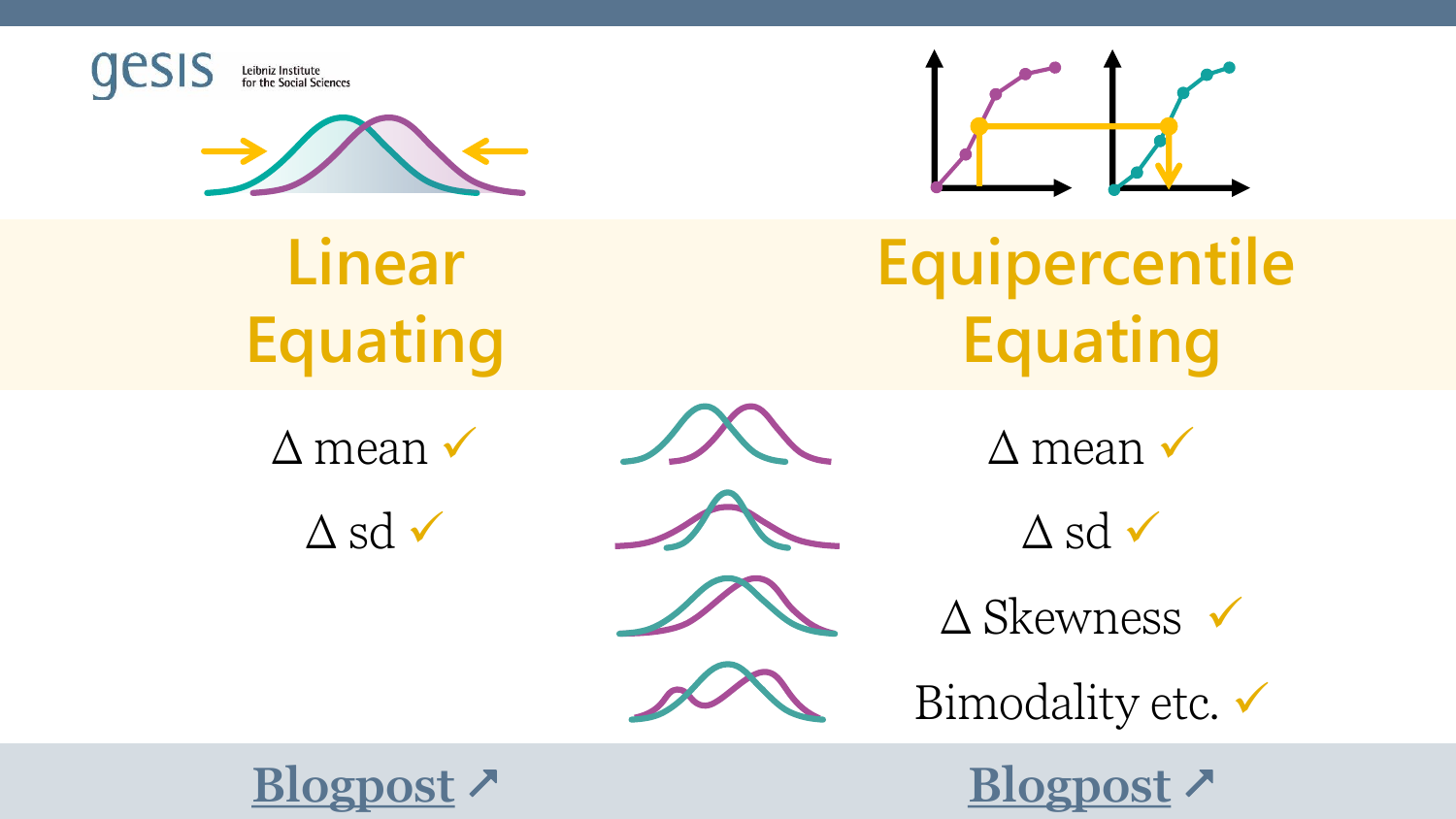

### **Mean bias mitigation**  $\frac{1}{\sqrt{2}}$

I

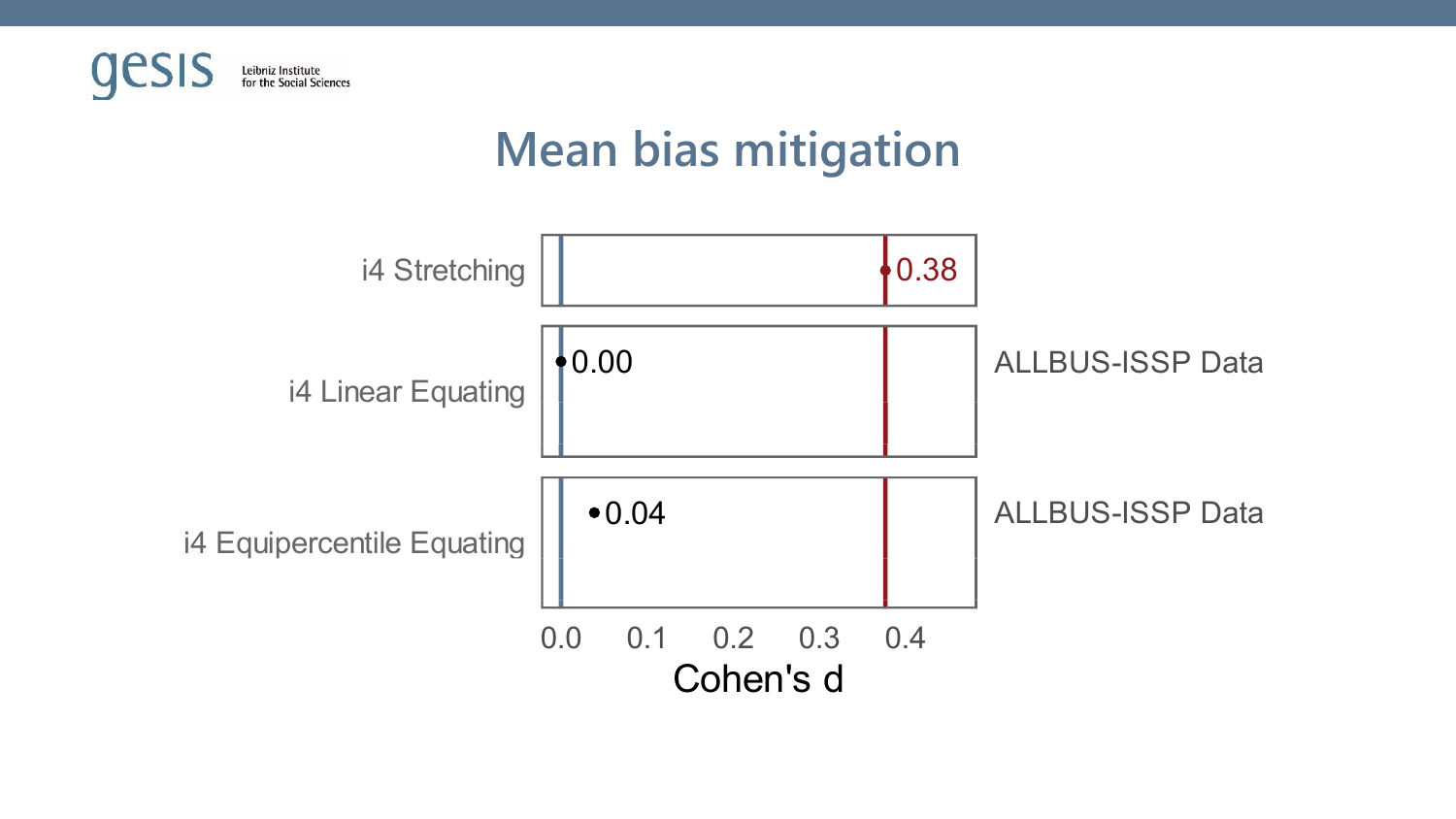

# **Where to get data for equating?**

We need data for both instruments drawn from the **same population**

1. **Non-probability** web experiment

2. Existing, **probability survey data** of the same country in the same year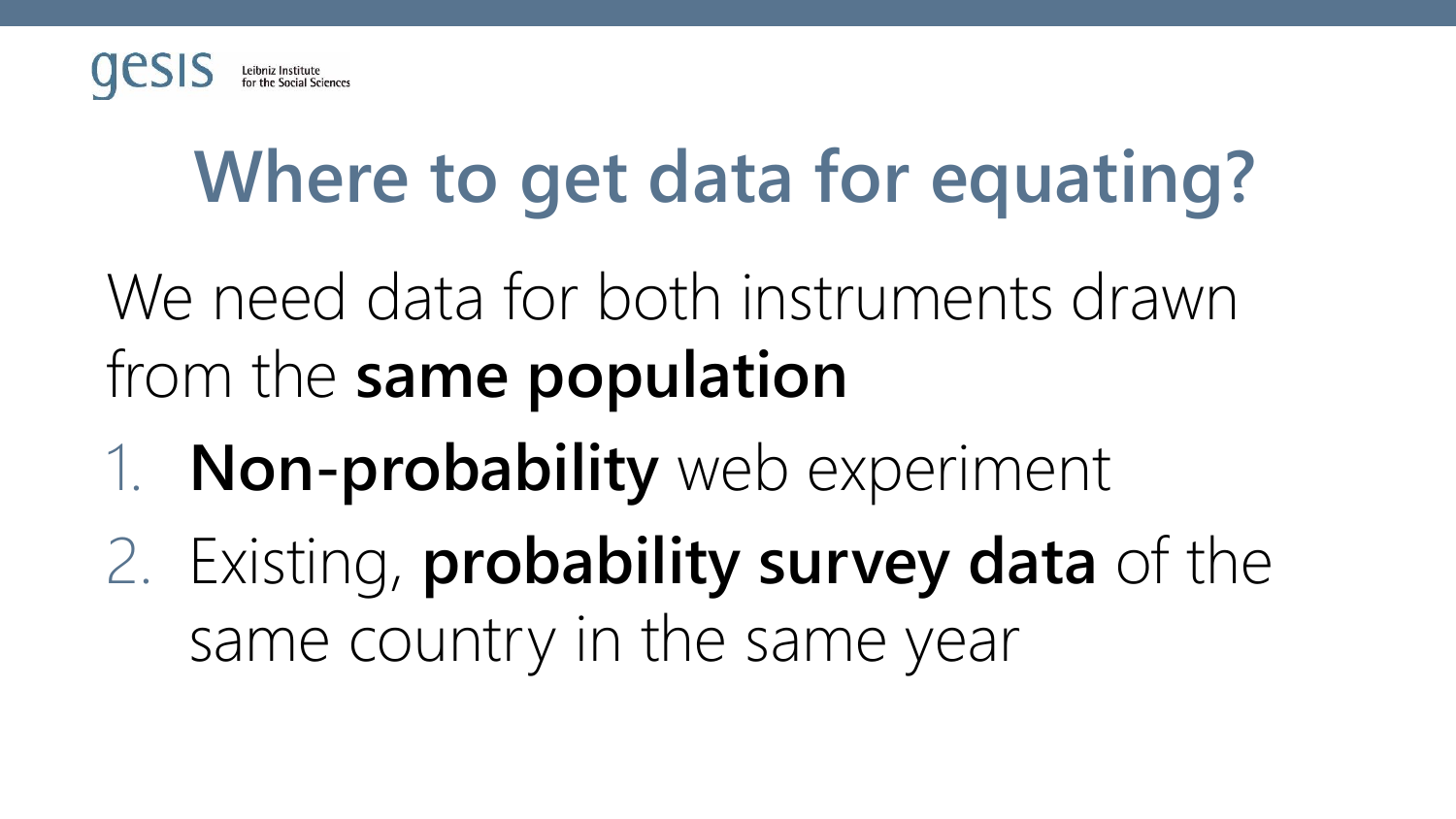

#### **Mean bias mitigation** (with non-prob. sample)

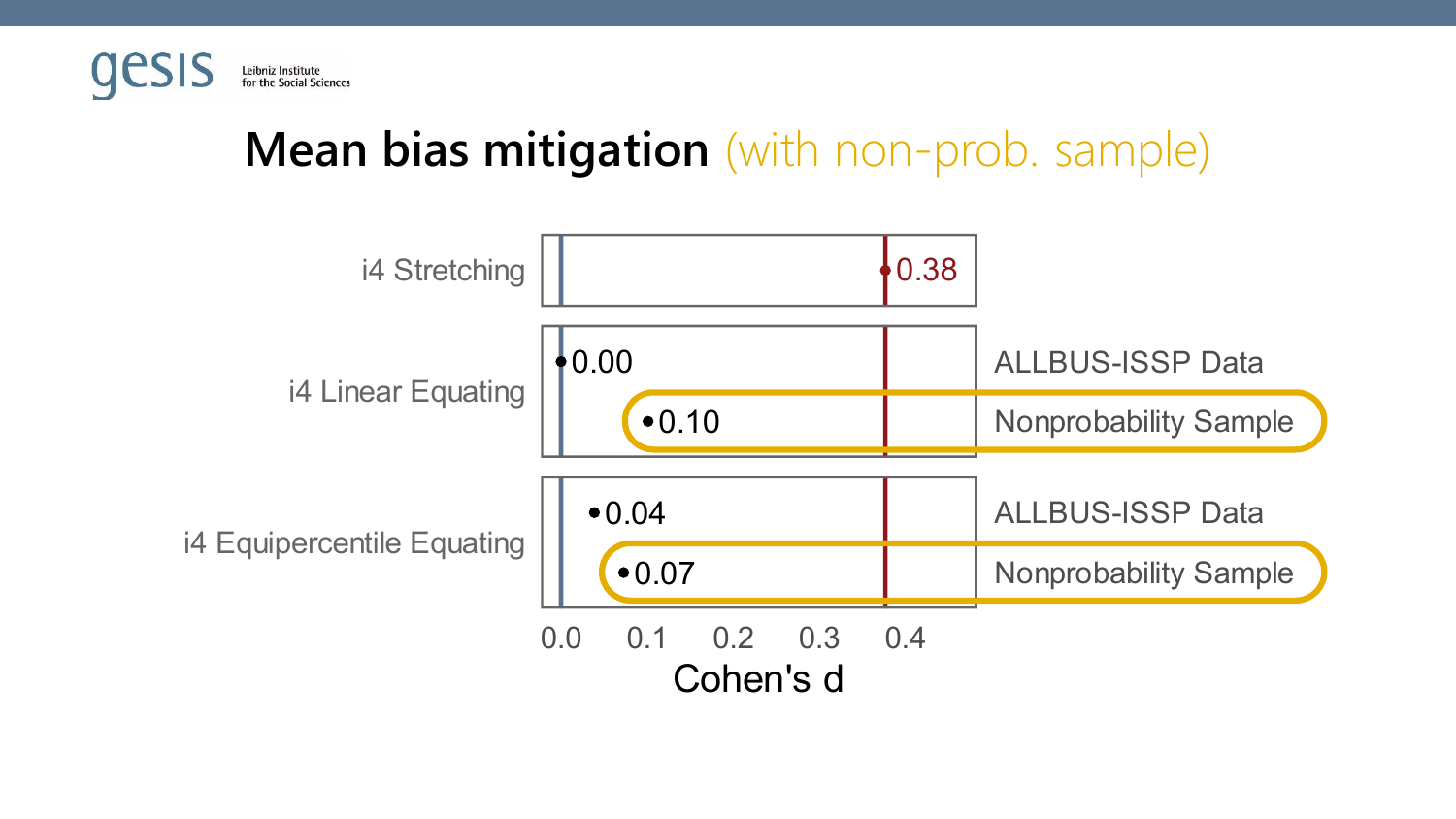## Data for two instruments drawn from the same Population

**National Probability Samples**



**Timeseries and Panels**

## Equating in the **same country** in the **same year**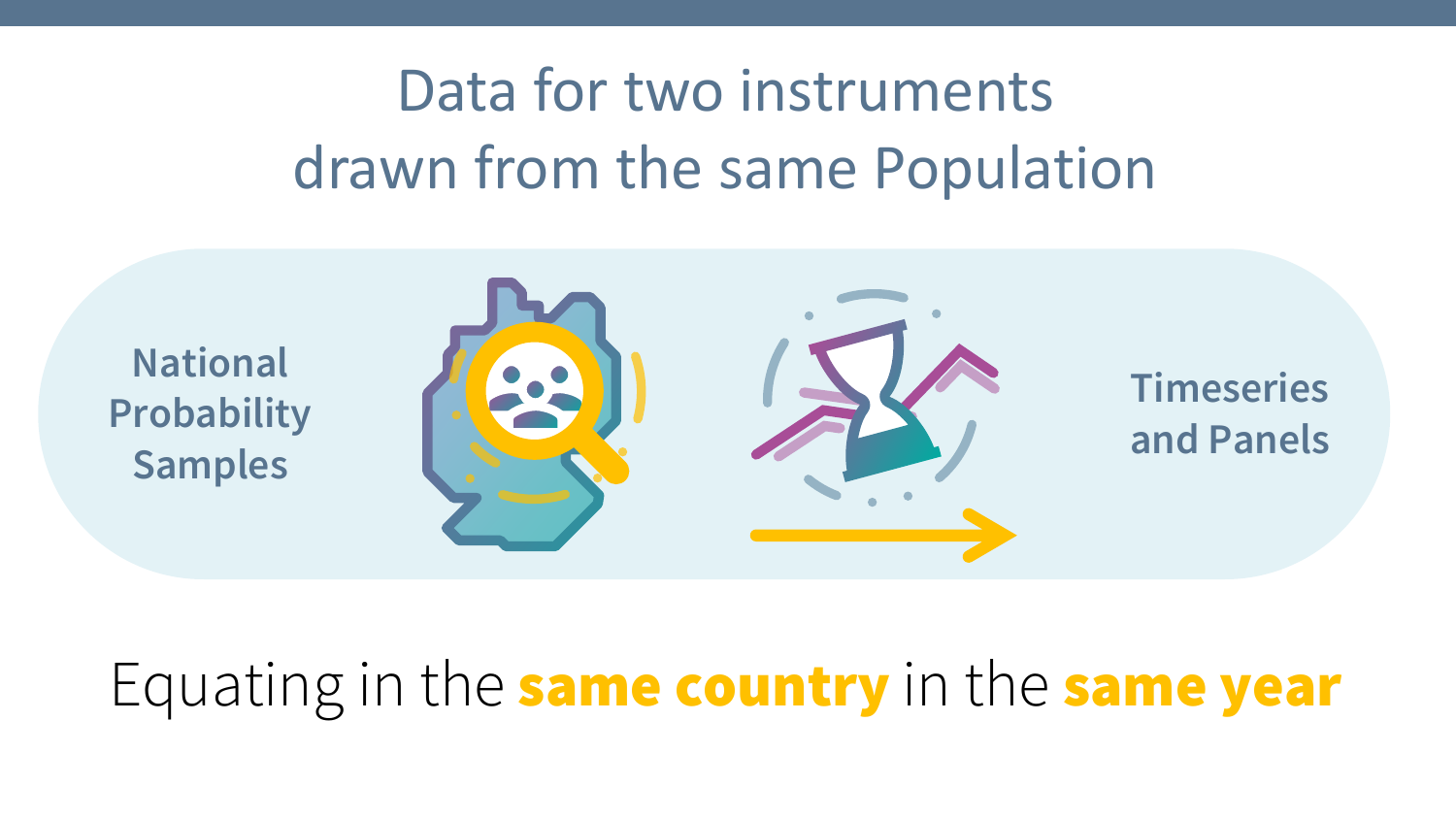

# **Ruling out inter-survey bias: Harmonizing** a5 **with** a5

- **a5** instrument data from two German probability samples:
- GLES 2017
- ALLBUS 2016 & 2018 combined (*≈ interpolated ALLBUS 2017*)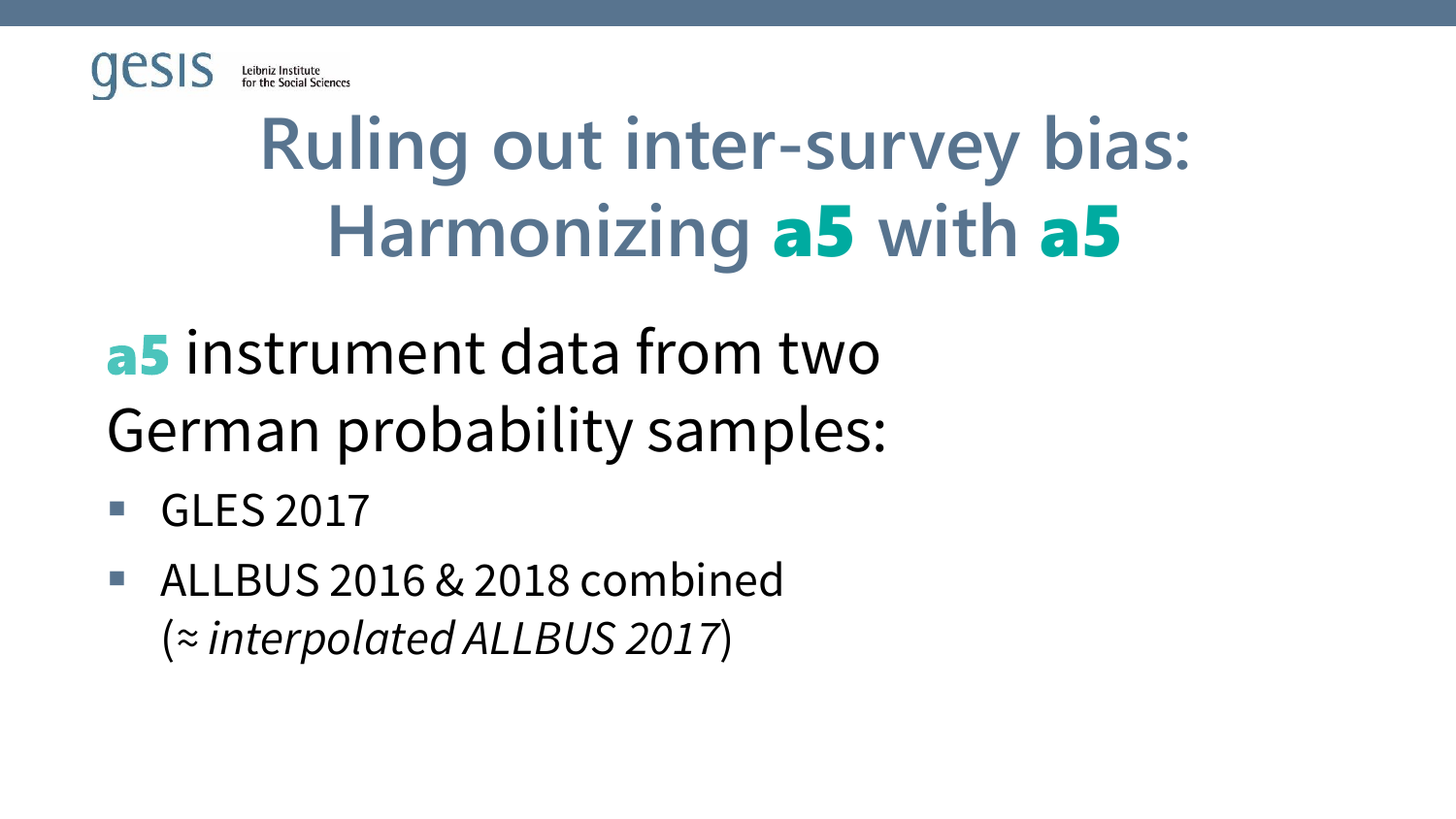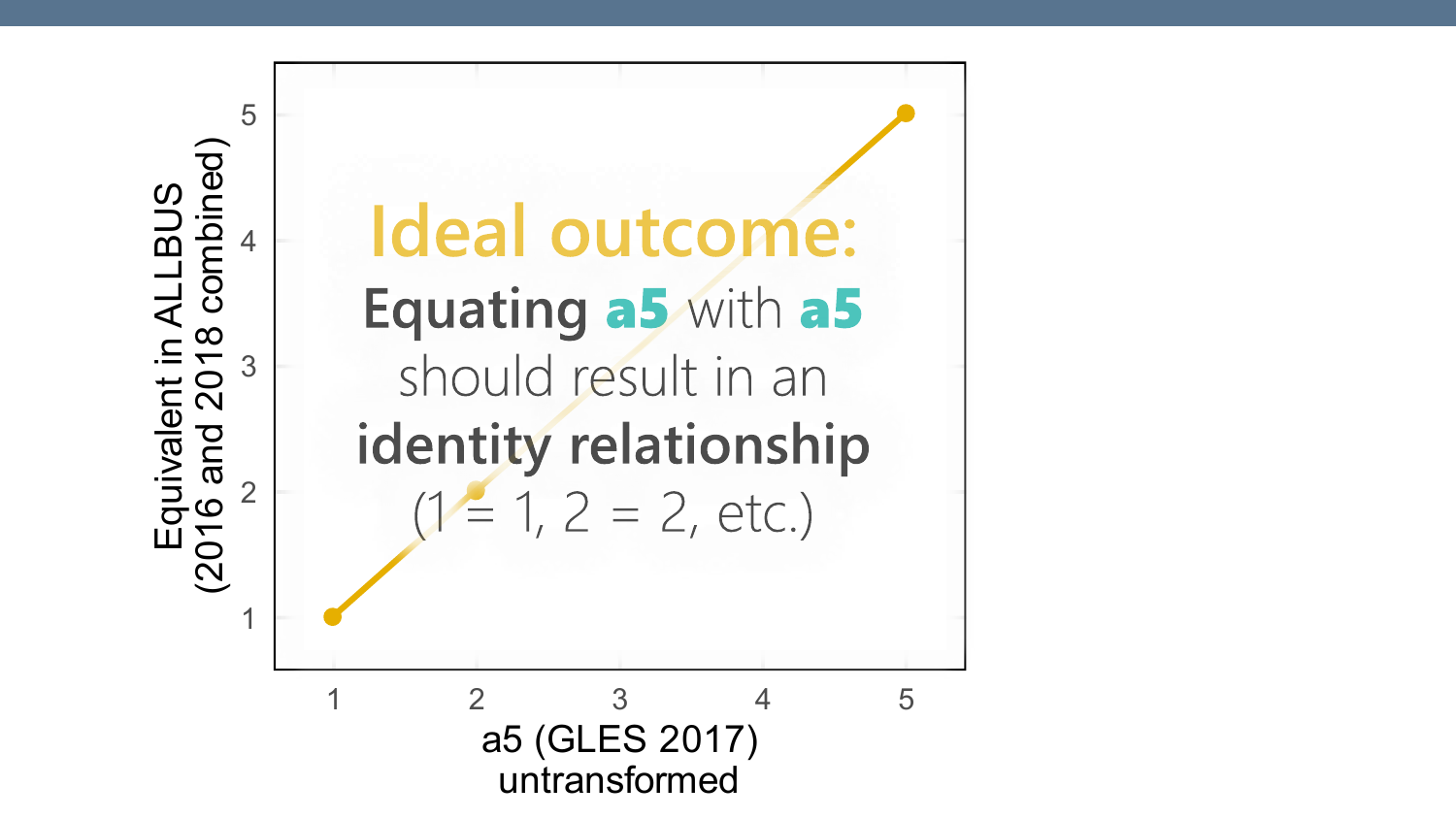

**Equating Type** Equipercentile<br> **X** Linear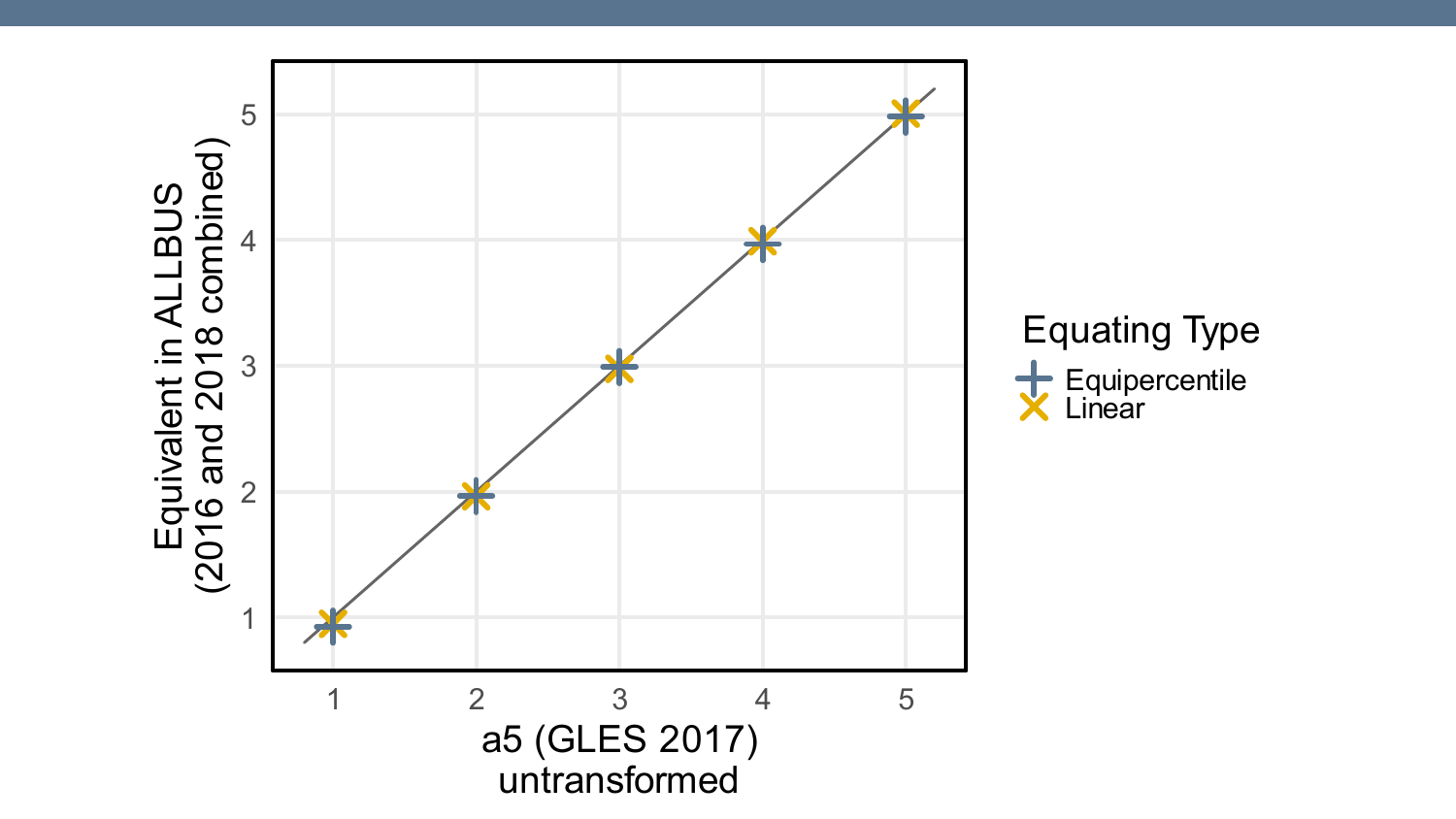

# **The limits of equating:**

Equating **does not resolve**:

▪ **Differences in content**

(i.e., instruments measuring different constructs)

▪ **Differences in measurement precision** (e.g., differences in reliability / random error)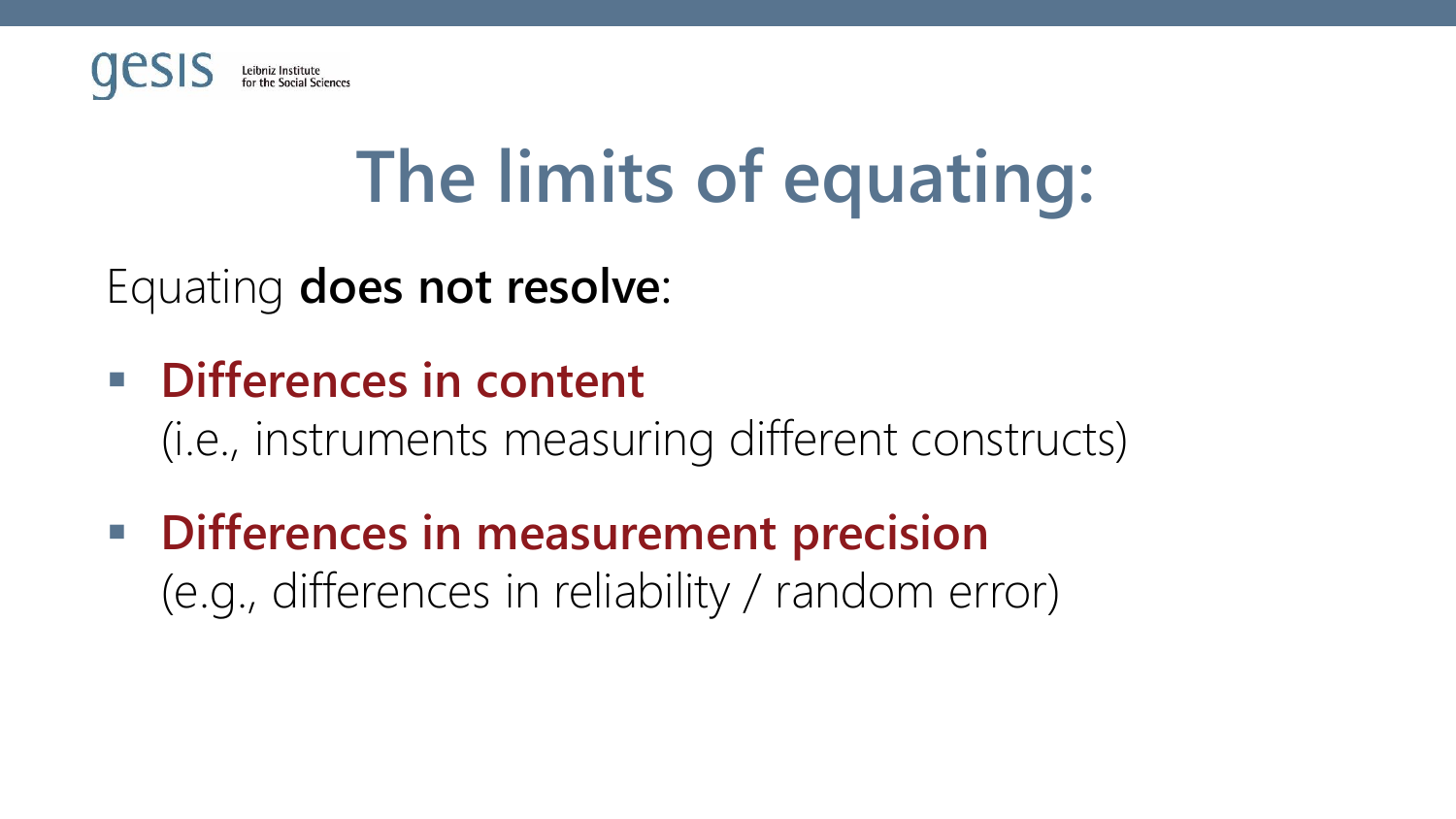

# **Summary**

- **Ex-post harmonizing** different single question instruments is challenging
- **Example 1 Linear stretching** is insufficient
- **Equating** works well and is easy to apply
- Getting **Data for equating** is a hurdle, but **non-probability (web-) experiments** or existing **national probability samples** can be used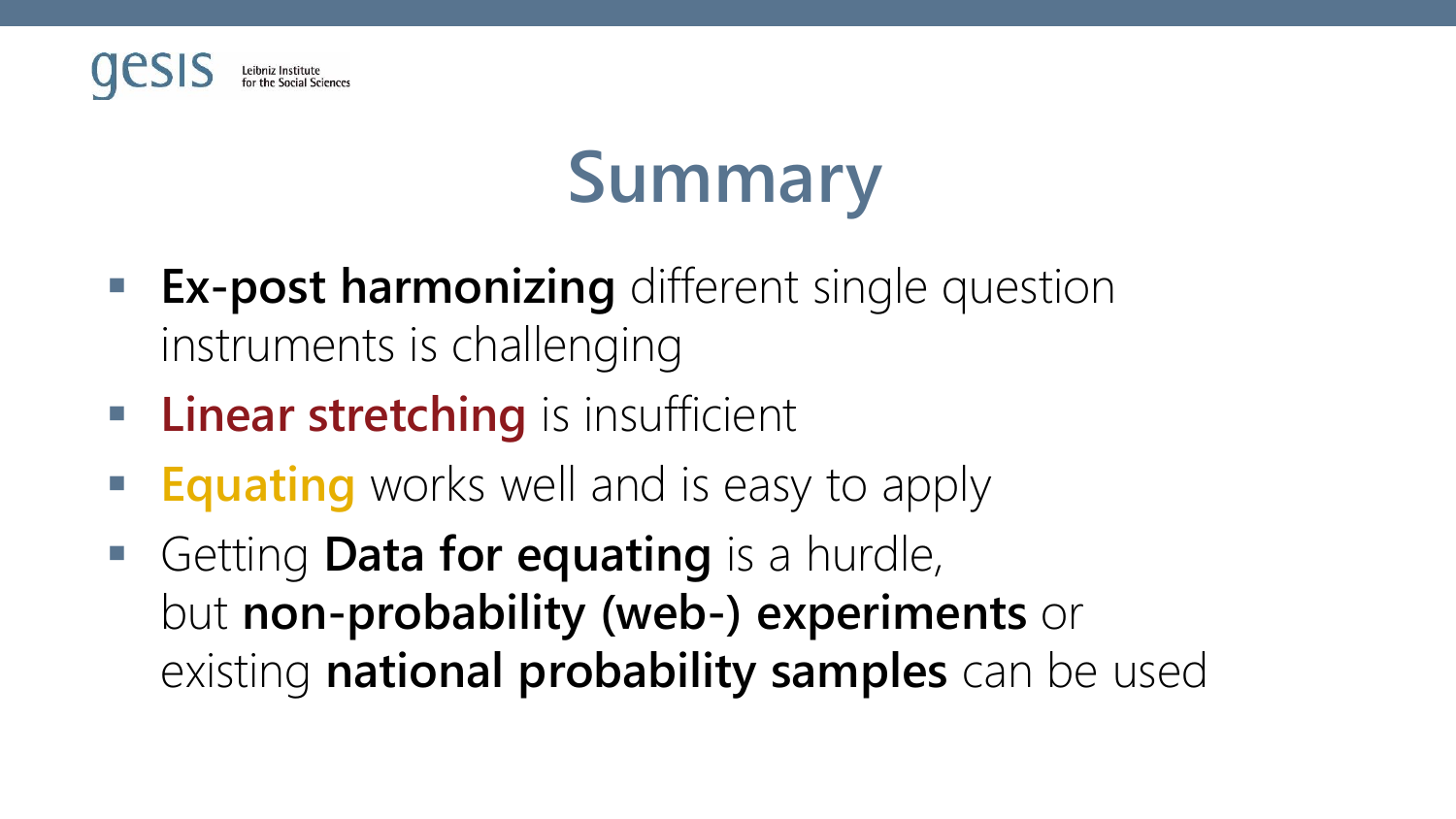

## **Additional Ressources**



#### **GESIS Blog Series on ex-post Harmonization:**  [Adventures in ex-post harmonization:](https://blog.gesis.org/adventures-in-ex-post-harmonization-frankensteins-creature/) Frankenstein's Creature



#### **Short introduction to equating for survey instruments:**

Singh, R. K. (2020). Harmonizing Instruments with Equating. *[Harmonization Newsletter on Survey Data Harmonization in the Social Sciences](https://nbn-resolving.org/urn:nbn:de:0168-ssoar-68262-1)*

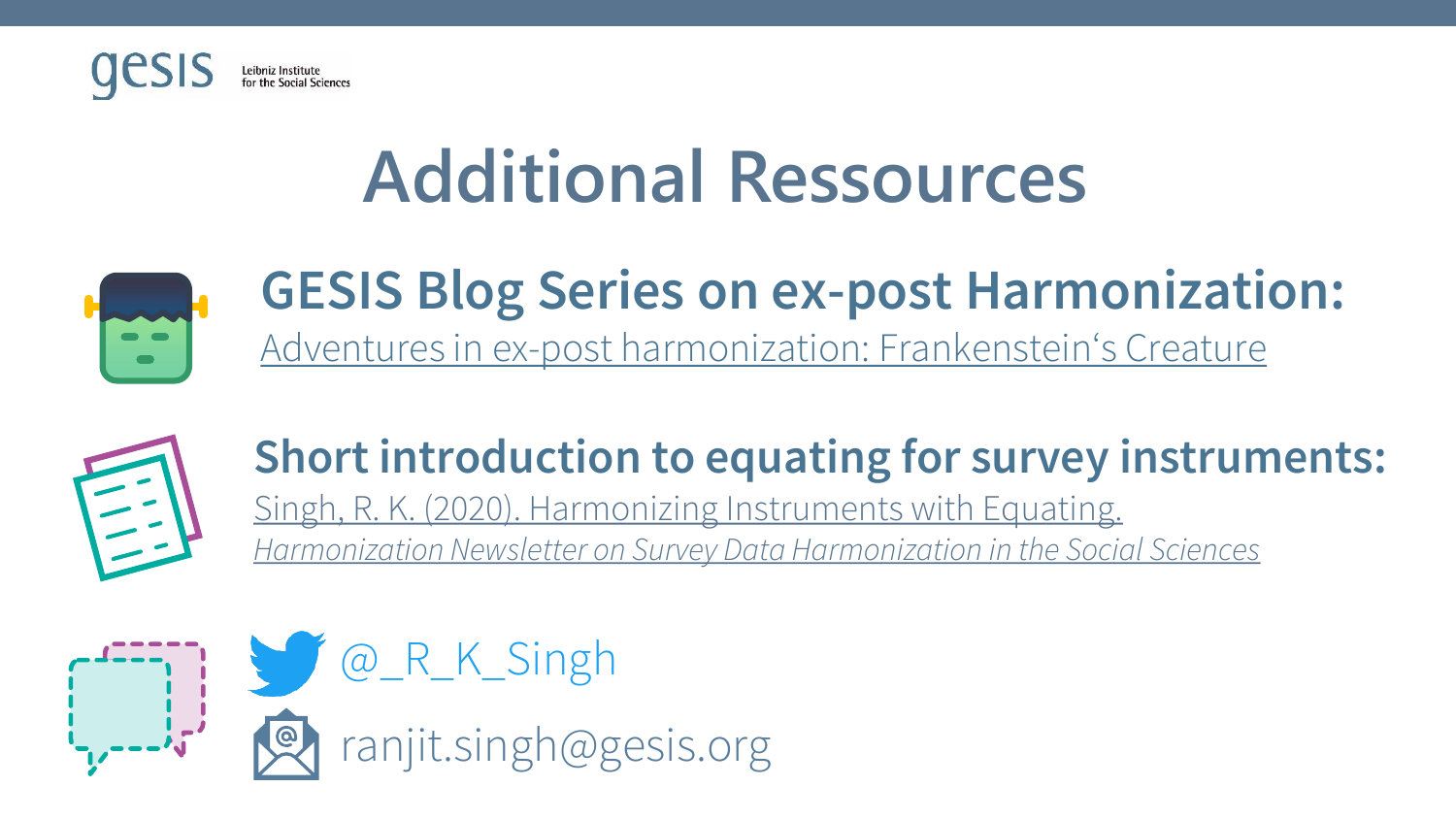

# **I am looking forward to your questions and comments**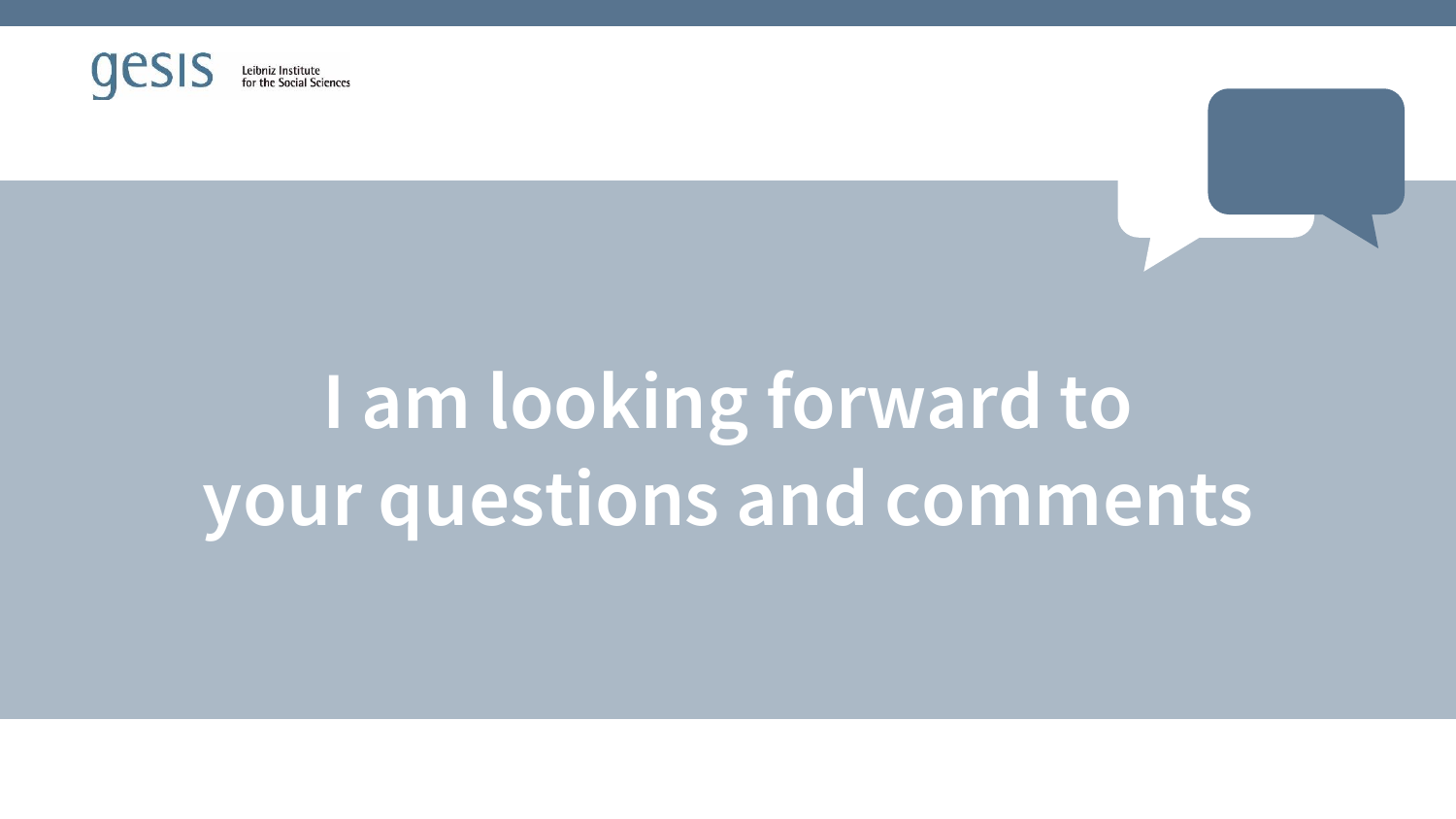

## Transformed i4 scores to match a5 format

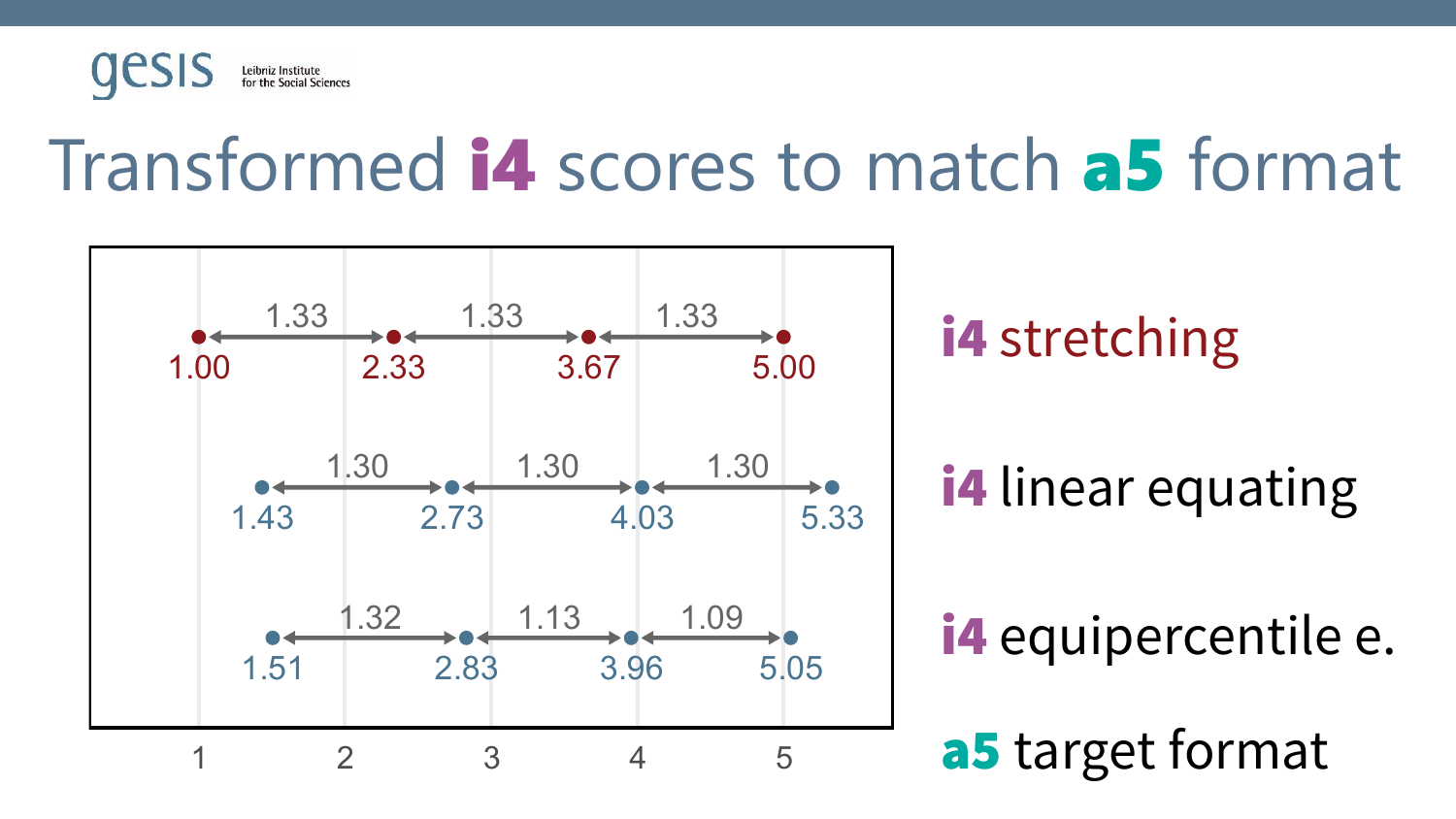

## Response Distributions i4 and a5

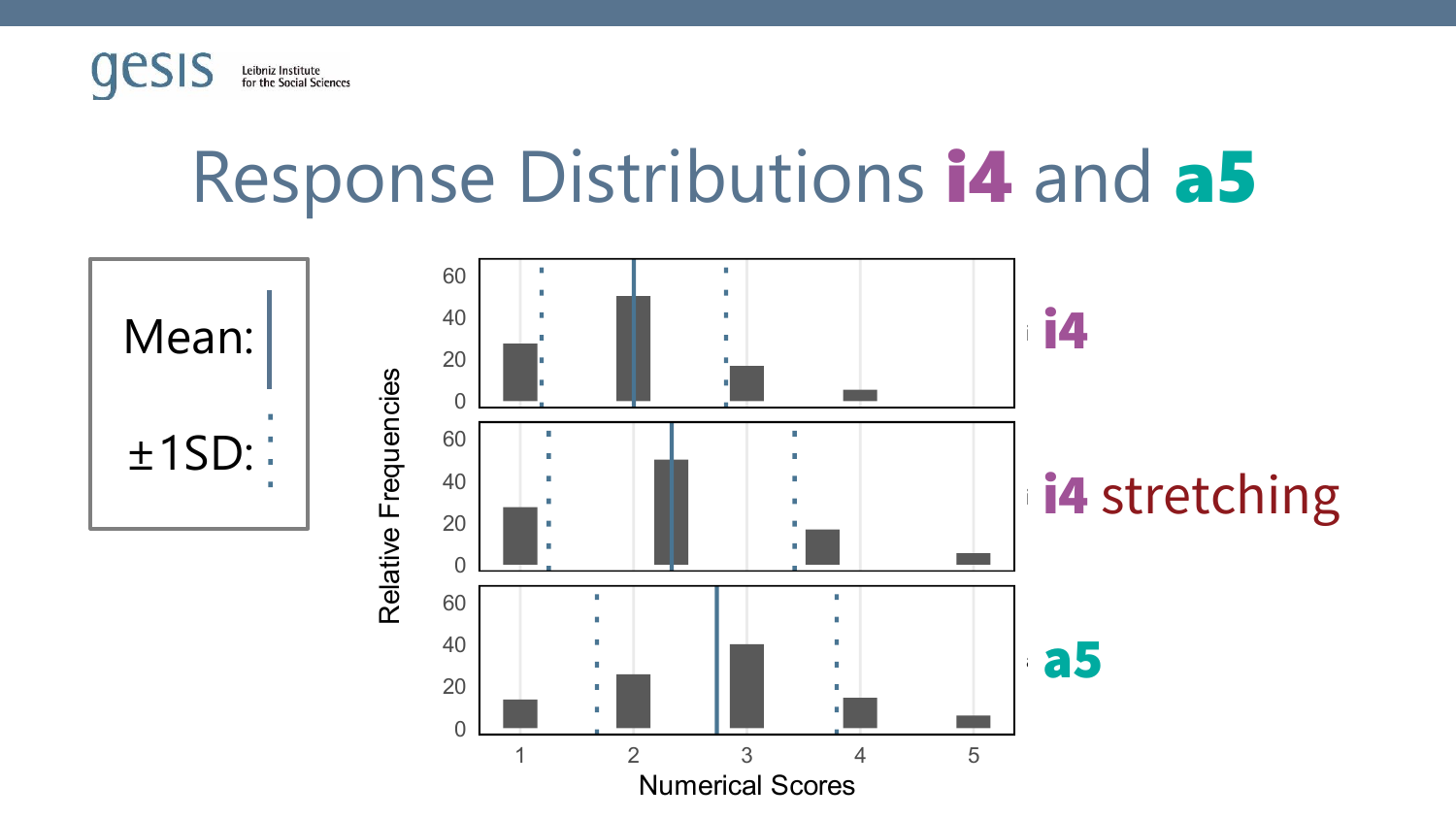## **Equipercentile Equating 1: Interpolating Percentile Ranks (e.g., for** a5**)**

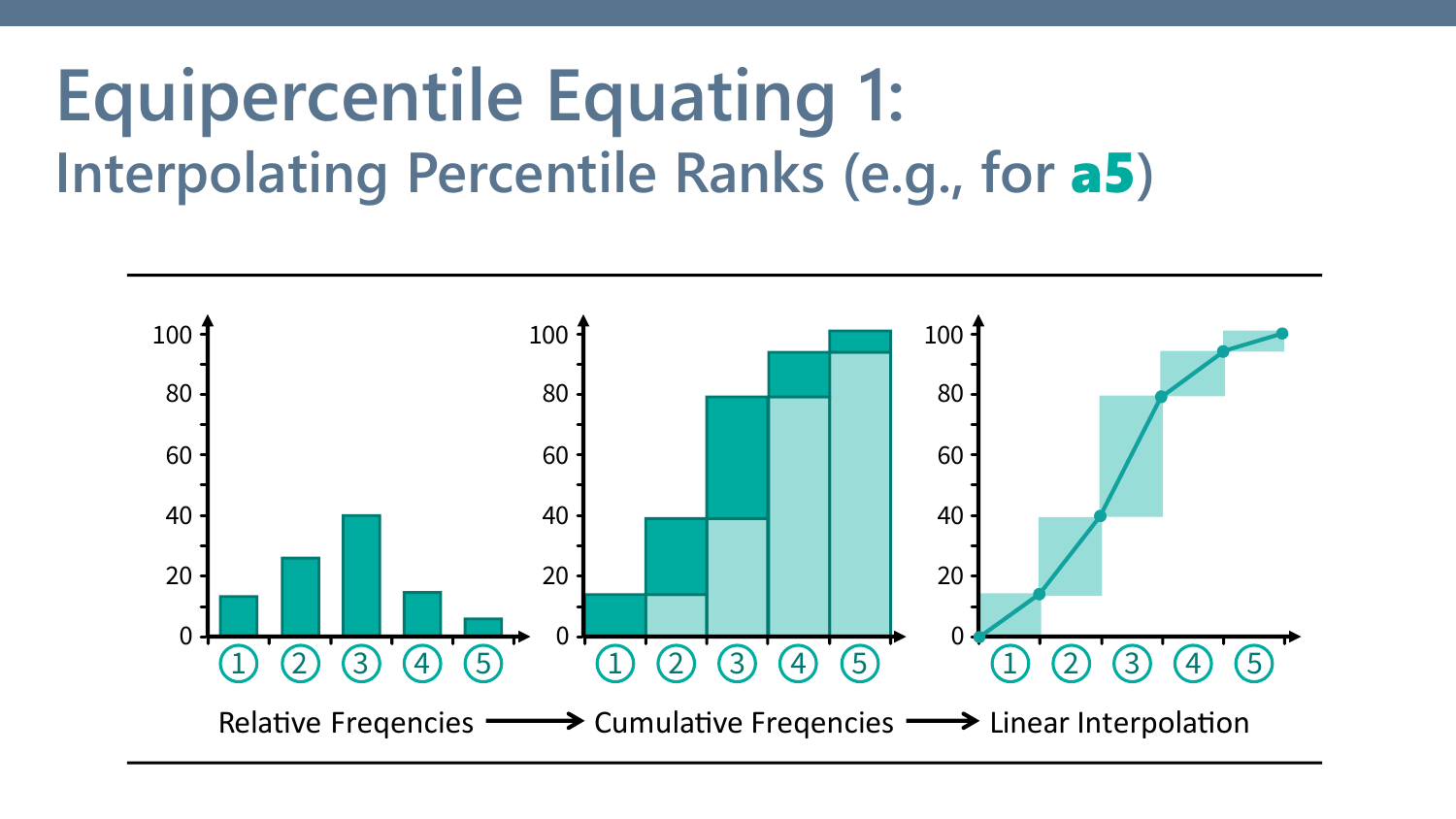## **Equipercentile Equating 2:** i4 **score** ➔ **Percentile Rank** ➔ a5 **equivalent**